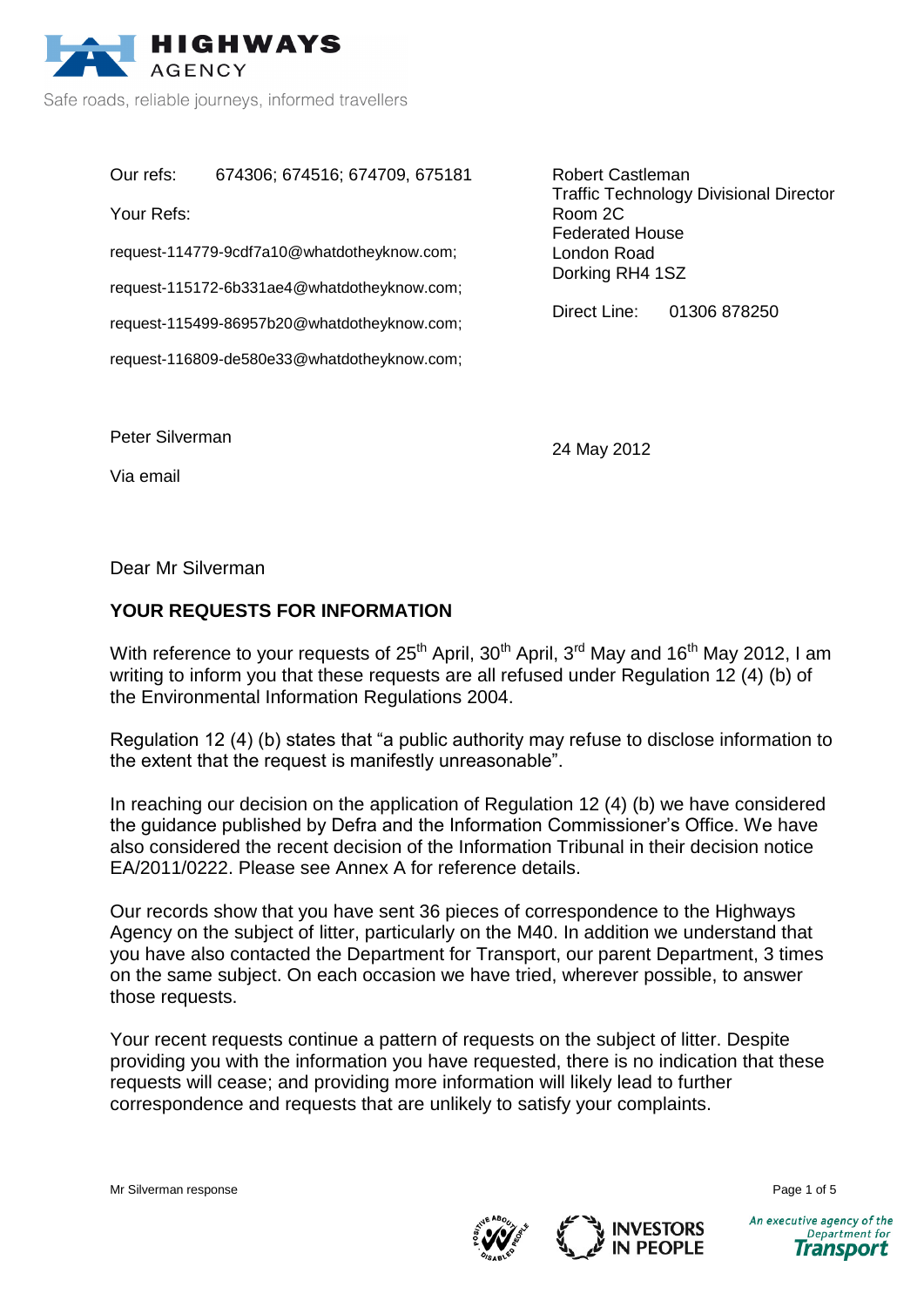Whilst we were considering the request of the 25<sup>th</sup> April you have submitted 3 further requests which are having the effect of harassing the teams handling these requests and are incurring a significant diversion of resources from core duties.

As required by the Regulations we have considered the public interest in answering these requests and conclude that the public interest is better served by maintaining the exception and refusing your requests. The results of the public interest test can be seen at Annex B.

If you are unhappy with the way we have handled your request you may ask for an internal review. Our internal review process is available at

http://www.highways.gov.uk/foiresponses/FOIresponses/8024.aspx.

If you require a print copy, please phone the Highways Agency Information Line on 0300 123 5000; or e-mail [ha\\_info@highways.gsi.gov.uk](mailto:ha_info@highways.gsi.gov.uk). You should contact me if you wish to complain.

If you are not content with the outcome of the internal review, you have the right to apply directly to the Information Commissioner for a decision. The Information Commissioner can be contacted at:

Information Commissioner's Office Wycliffe House Water Lane Wilmslow **Cheshire** SK9 5AF

If you have any queries about this letter, please contact me. Please remember to quote the reference number above in any future communications.

Yours sincerely,

Robert Castleman NDD Traffic Technology Division Email: robert.castleman@highways.gsi.gov.uk





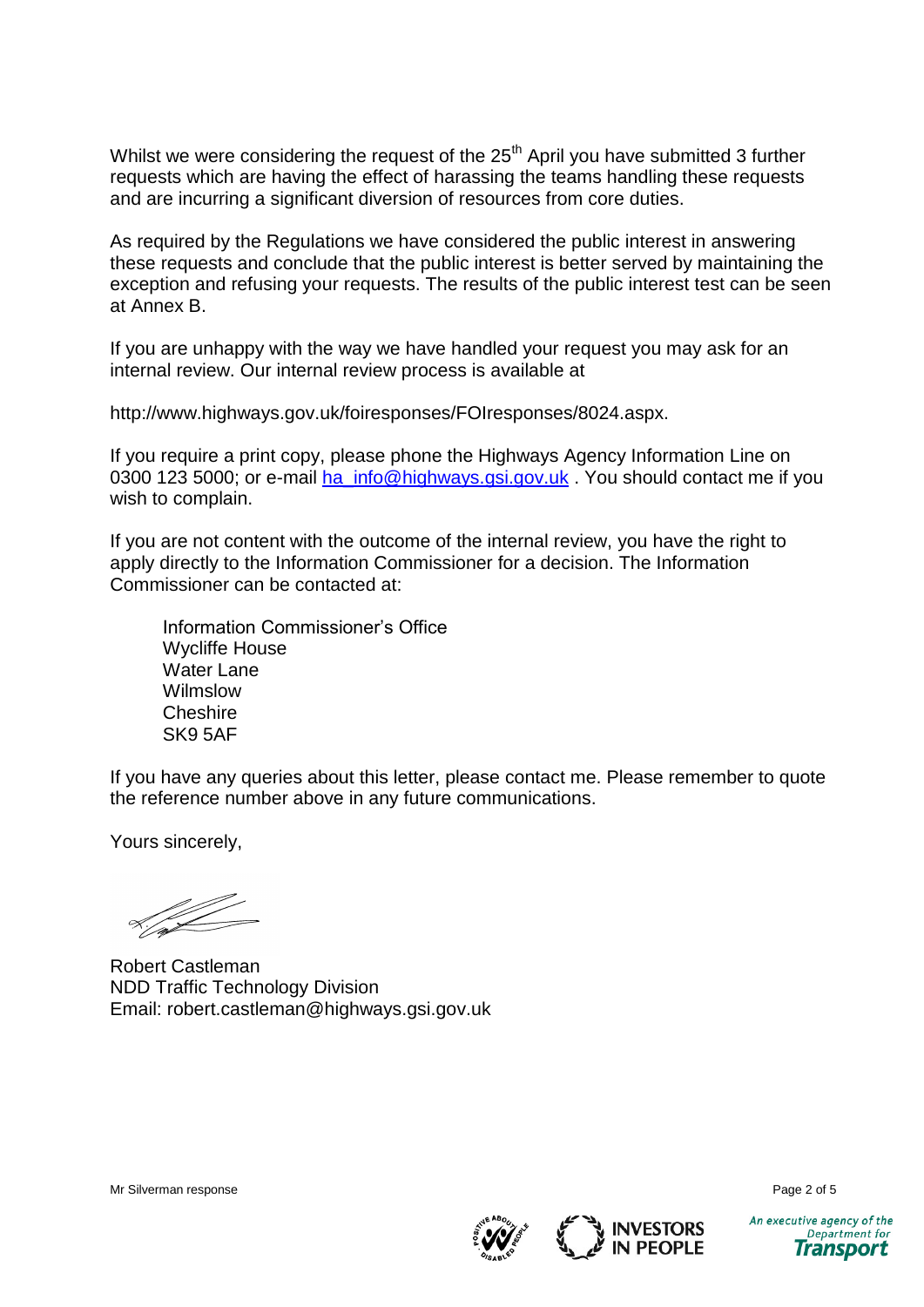Annex A – guidance

Defra (2007) – EIR exceptions guidance *[http://archive.defra.gov.uk/corporate/policy/opengov/eir/guidance/full](http://archive.defra.gov.uk/corporate/policy/opengov/eir/guidance/full-guidance/index.htm)[guidance/index.htm](http://archive.defra.gov.uk/corporate/policy/opengov/eir/guidance/full-guidance/index.htm)*

Information Commissioner's Office (2008) – Vexatious and repeated requests – *[http://www.ico.gov.uk/for\\_organisations/guidance\\_index/~/media/documents/library/Fre](http://www.ico.gov.uk/for_organisations/guidance_index/~/media/documents/library/Freedom_of_Information/Detailed_specialist_guides/VEXATIOUS_AND_REPEATED_REQUESTS.ashx) [edom\\_of\\_Information/Detailed\\_specialist\\_guides/VEXATIOUS\\_AND\\_REPEATED\\_REQ](http://www.ico.gov.uk/for_organisations/guidance_index/~/media/documents/library/Freedom_of_Information/Detailed_specialist_guides/VEXATIOUS_AND_REPEATED_REQUESTS.ashx) [UESTS.ashx](http://www.ico.gov.uk/for_organisations/guidance_index/~/media/documents/library/Freedom_of_Information/Detailed_specialist_guides/VEXATIOUS_AND_REPEATED_REQUESTS.ashx)*

Independent Police Complaints Commission v The Information Commissioner [2012] First-Tier Tribunal (General Regulatory Chamber, Information Rights) EA/2011/0222 *[http://www.informationtribunal.gov.uk/DBFiles/Decision/i725/20120329%20Decision%2](http://www.informationtribunal.gov.uk/DBFiles/Decision/i725/20120329%20Decision%20EA20110222.pdf) [0EA20110222.pdf](http://www.informationtribunal.gov.uk/DBFiles/Decision/i725/20120329%20Decision%20EA20110222.pdf)*



An executive agency of the

Department for

**Transport** 



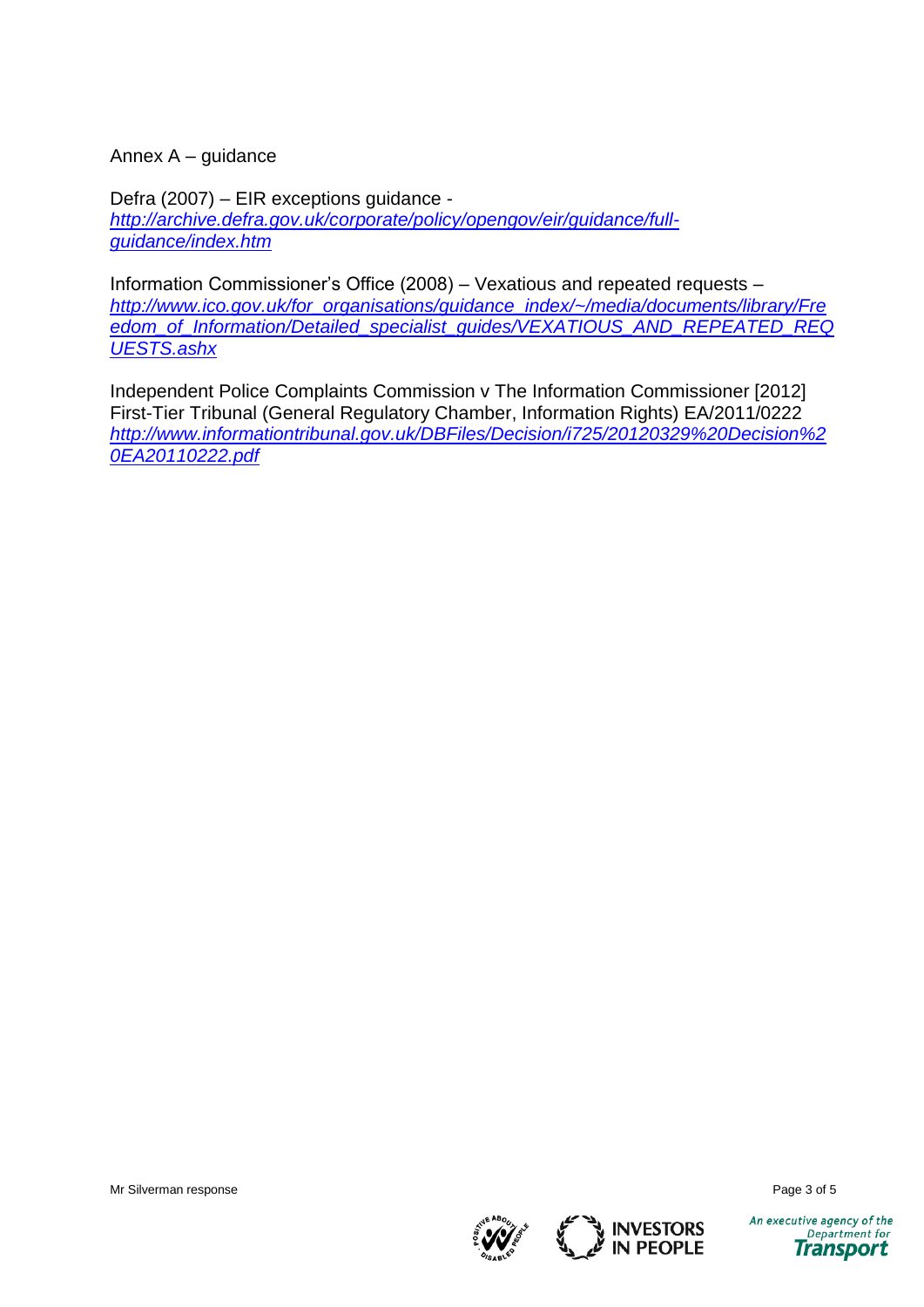| Request for Information under the Environmental Information Regulations 2004 - Four combined<br>Requests relating to Litter received on 25/04, 30/04, 03/05 & 16/5<br>Regulation 12 (4) (b) $-$ the request is manifestly unreasonable                                  |                                                                                                                                                                                                                                                                                                                                                                                                                                                                                                                                                                                                           |  |
|-------------------------------------------------------------------------------------------------------------------------------------------------------------------------------------------------------------------------------------------------------------------------|-----------------------------------------------------------------------------------------------------------------------------------------------------------------------------------------------------------------------------------------------------------------------------------------------------------------------------------------------------------------------------------------------------------------------------------------------------------------------------------------------------------------------------------------------------------------------------------------------------------|--|
|                                                                                                                                                                                                                                                                         |                                                                                                                                                                                                                                                                                                                                                                                                                                                                                                                                                                                                           |  |
| The Highways Agency has a legal obligation to<br>comply with the Environmental Protection Act<br>1990 and there is a public interest in disclosing<br>information held that demonstrates that the<br>Highways Agency is meeting its requirements<br>to the Legislation. | The Highways Agency has not received many<br>complaints on the subject of litter on the M40.<br>Between January 2011 and April 2012 there were 9<br>items of correspondence relating to litter on the M40.<br>5 were from the applicant, 1 was anonymous and 3<br>referred to unsecured loads. In allocating finite<br>Agency resources, there is considerable need to<br>consider the public interest in dedicating ongoing<br>resources to a single issue on this scale.                                                                                                                                |  |
| There is a public interest in accessing<br>information on the performance of service<br>providers in relation to their contractual<br>obligations in relation to litter clearance & how<br>Highways Agency monitors that performance.                                   | The 3/4 requests received would constitute a<br>significant diversion of resources and the estimate<br>for this so far would lead to at least 72 hours work<br>for the Agency. This is a considerable resource and<br>would not be in the public interest to divert staff time<br>on a local matter of little public interest that the<br>Agency has not received a statistically significant<br>number of requests of a similar nature. It is our<br>assessment that the Service Provider on the M40 is<br>meeting its contractual obligations and there has not<br>been a clear breach of their duties. |  |
|                                                                                                                                                                                                                                                                         | It is also our assessment that performance across all<br>Service Providers is satisfactory and we have seen<br>good examples of a proactive approach -<br>particularly in taking steps to contact local authorities<br>where litter has been observed on Agency trunk<br>roads. Such assessments are part of the Agency's<br>Network Delivery & Development Directorate's<br>Performance Management Framework which is<br>reviewed monthly. The public interest is not served<br>by diverting further resources to address an issue<br>that already has ongoing monitoring.                               |  |
|                                                                                                                                                                                                                                                                         | The Highways Agency has already published<br>information and statistics on litter and has provided<br>information related to its service contracts. The<br>Agency also intends to launch a dedicated litter page<br>on its website. It is not in the public interest to divert<br>resources for one individual when this resource can<br>help provide information to all in an open transparent<br>manner.                                                                                                                                                                                                |  |
|                                                                                                                                                                                                                                                                         | From previous correspondence it is clear that<br>answering all of these requests is unlikely to satisfy<br>the applicant and would lead to further requests for                                                                                                                                                                                                                                                                                                                                                                                                                                           |  |